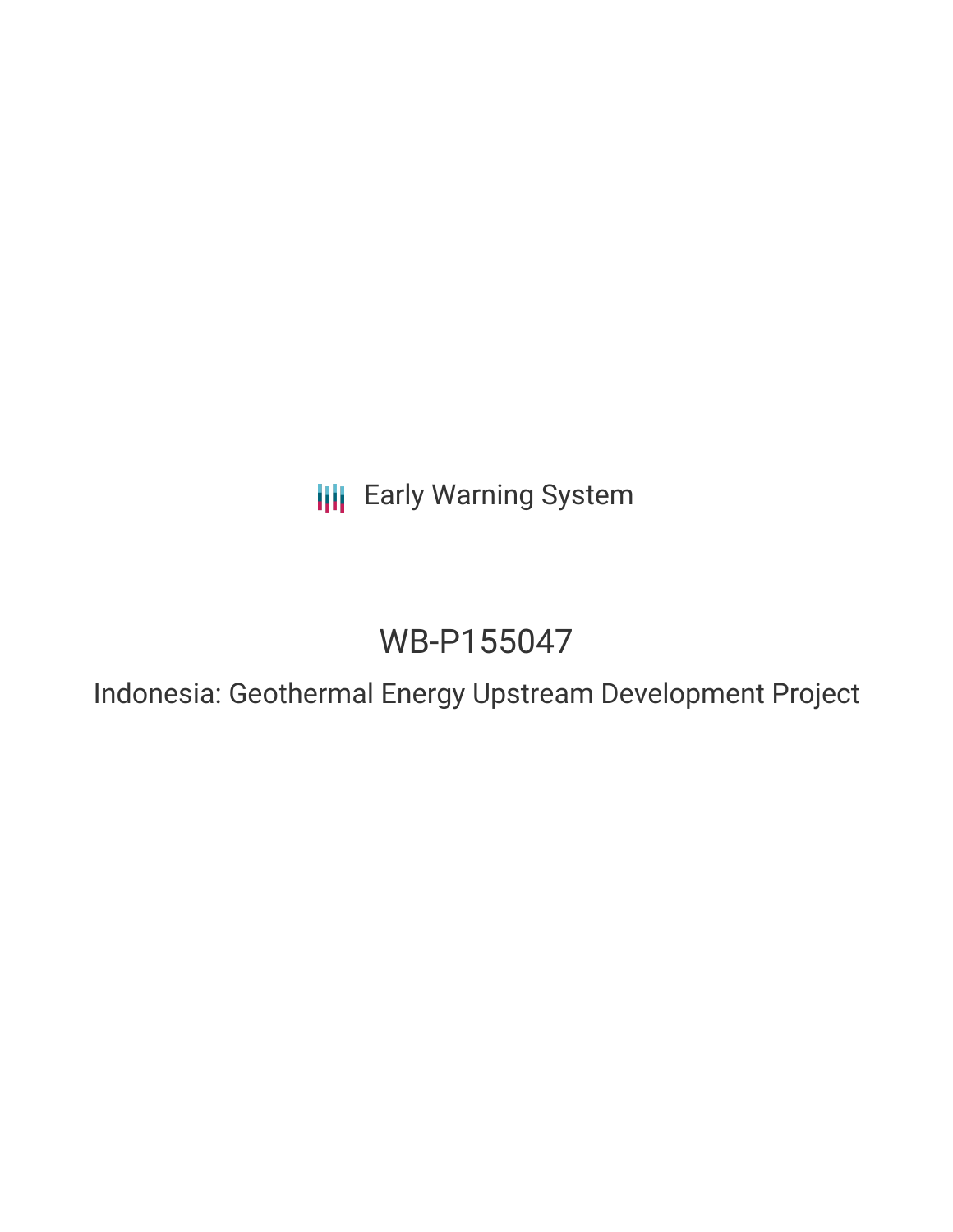

# **Quick Facts**

| <b>Countries</b>               | Indonesia                                                    |
|--------------------------------|--------------------------------------------------------------|
|                                |                                                              |
| <b>Financial Institutions</b>  | World Bank (WB)                                              |
| <b>Status</b>                  | Approved                                                     |
| <b>Bank Risk Rating</b>        | A                                                            |
| <b>Voting Date</b>             | 2017-02-09                                                   |
| <b>Borrower</b>                | Ministry of Finance, Ministry of Energy and Mineral Resource |
| <b>Sectors</b>                 | Energy                                                       |
| <b>Investment Type(s)</b>      | Loan                                                         |
| <b>Investment Amount (USD)</b> | $$98.00$ million                                             |
| <b>Loan Amount (USD)</b>       | \$98.00 million                                              |
| <b>Grant Amount (USD)</b>      | \$49.00 million                                              |
| <b>Project Cost (USD)</b>      | $$98.00$ million                                             |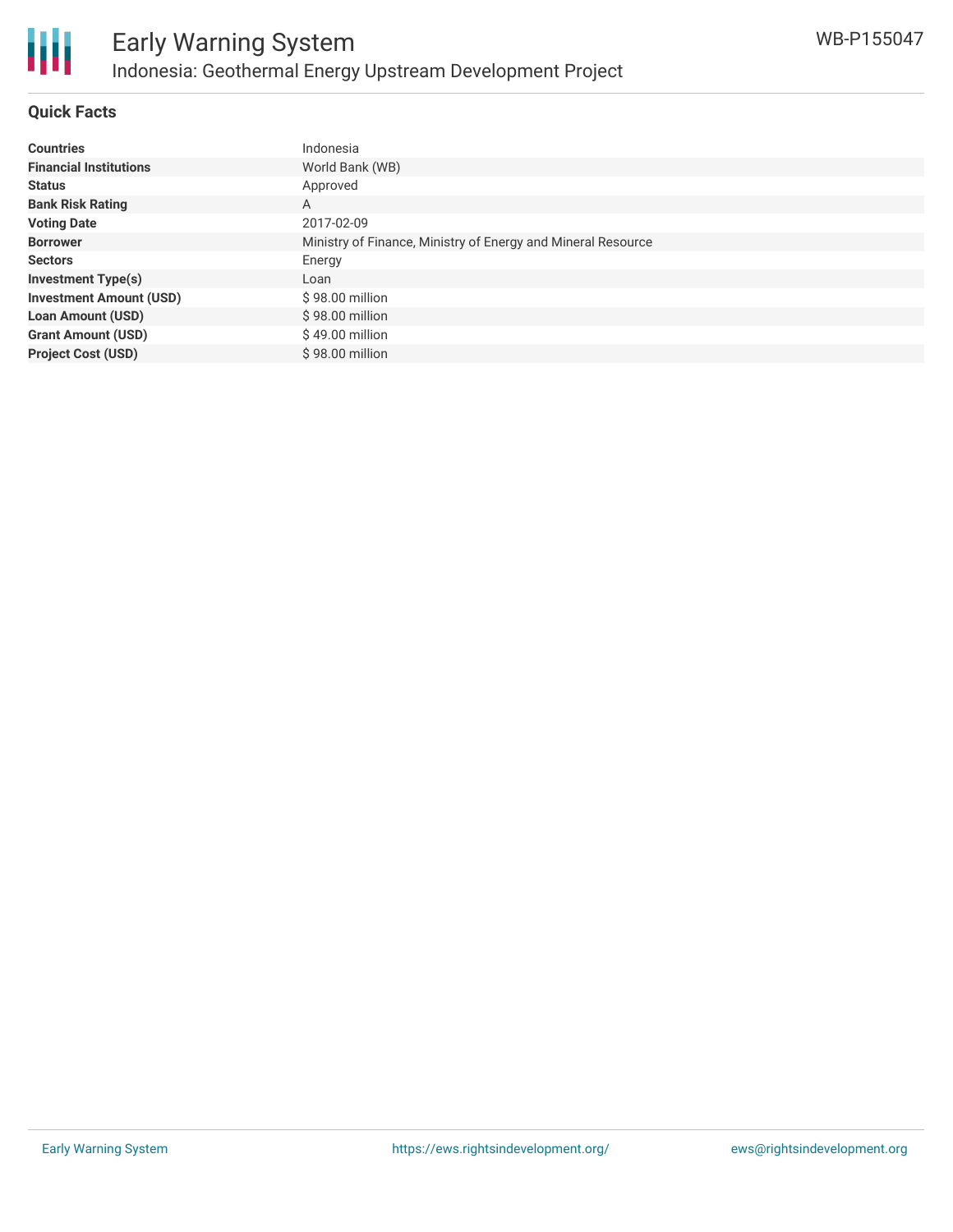

# **Project Description**

According to World Bank website, the development objective of Geothermal Energy Upstream Development Project for Indonesia is to facilitate investment in geothermal power generation and reduce greenhouse gas emissions. This project has two components:

1. Risk Mitigation for Geothermal Exploration Drilling, will finance a program of activities designed to support geothermal exploration drilling in Indonesia, through: (a) drilling of exploration and confirmation wells; (b) constructing access roads and other associated infrastructure to facilitate the drilling activities, at select geothermal sites; and (c) implementation of measures set forth in the Safeguards Instruments.

2. Capacity Building on Geothermal Exploration and Environmental and Social Safeguards Management, will finance a program of capacity building designed to establish an efficient and effective geothermal energy exploration and tendering program.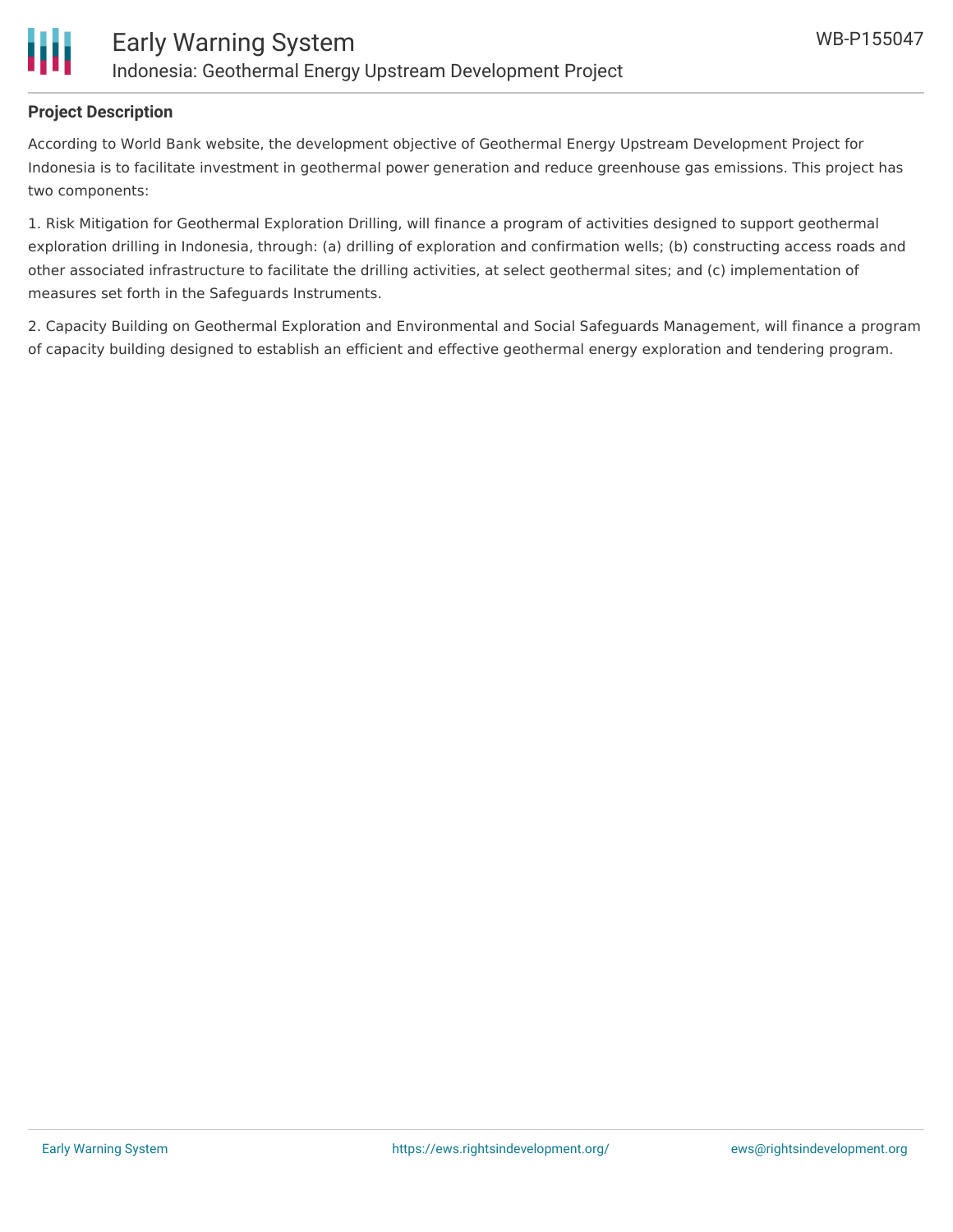

### **Investment Description**

World Bank (WB)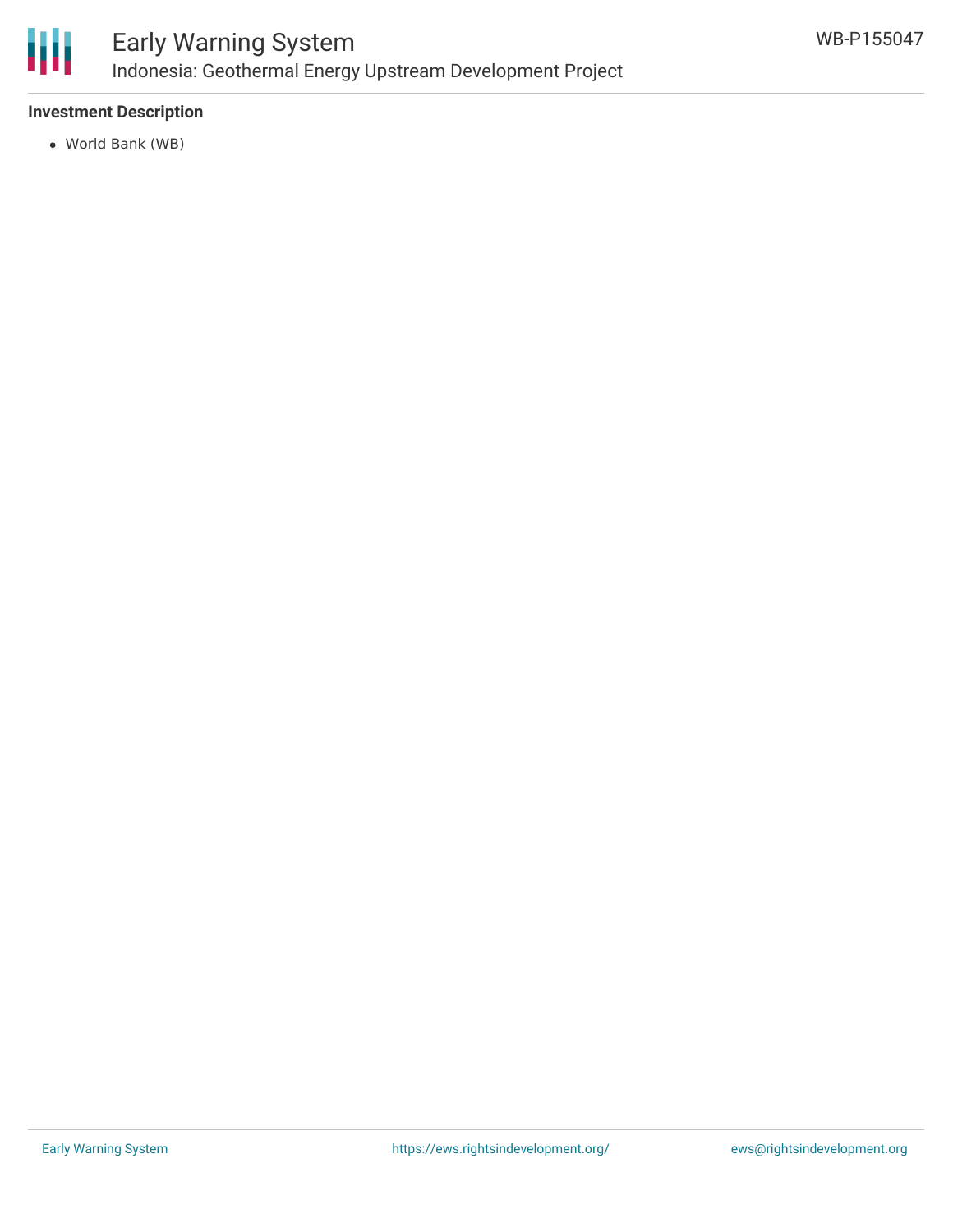

# **Contact Information**

Team Leader: Peter Johansen Senior Energy Specialist, World Bank Contact No.: 458-5578 Email Address: pjohansen@worldbank.org

Borrower/Client/Recipient: Ministry of Finance Mr. Bambang Brojonegoro, Head of Fiscal Policy Office Contact No.: 62-21-3441484 Email Address: aristalyakusuma@gmail.com

Implementing Agency: Ministry of Energy and Mineral Resources Maritje Hutapea, Director Contact No.: 620213804242 Email Address: mhutapea@hotmail.com

ACCOUNTABILITY MECHANISM OF WORLD BANK

The World Bank Inspection Panel is the independent complaint mechanism and fact-finding body for people who believe they are likely to be, or have been, adversely affected by a World Bank-financed project. If you submit a complaint to the Inspection Panel, they may investigate to assess whether the World Bank is following its own policies and procedures for preventing harm to people or the environment. You can contact the Inspection Panel or submit a complaint by emailing ipanel@worldbank.org. You can learn more about the Inspection Panel and how to file a complaint at: http://ewebapps.worldbank.org/apps/ip/Pages/Home.aspx.